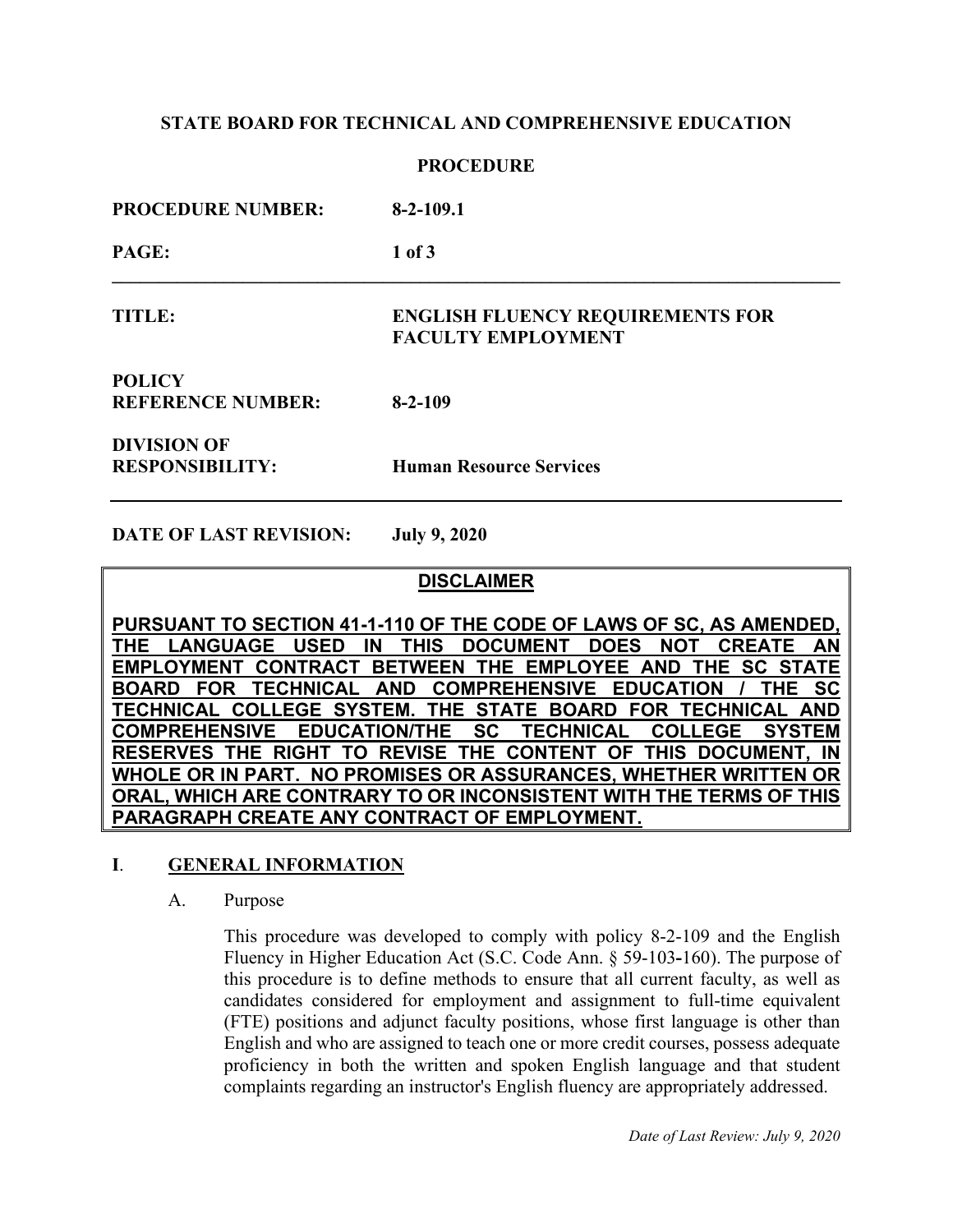# **STATE BOARD FOR TECHNICAL AND COMPREHENSIVE EDUCATION**

## **PROCEDURE**

**\_\_\_\_\_\_\_\_\_\_\_\_\_\_\_\_\_\_\_\_\_\_\_\_\_\_\_\_\_\_\_\_\_\_\_\_\_\_\_\_\_\_\_\_\_\_\_\_\_\_\_\_\_\_\_\_\_\_\_\_\_\_\_\_\_\_\_\_\_\_\_\_\_\_\_\_\_\_**

**PROCEDURE NUMBER: 8-2-109.1**

**PAGE: 2 of 3**

#### B. Exclusions

This procedure does not apply to the following instructional settings: continuing education courses; student participatory and activity courses such as clinics, studios, and seminars; special arrangement courses, such as individualized instruction and independent study courses; courses designed to be taught predominantly in a foreign language; and, courses taught by visiting faculty.

## **II. PROCEDURAL GUIDELINES FOR NEW FACULTY CANDIDATES**

- A. Candidates for FTE and adjunct faculty vacancies will proceed through the college's normal screening process with assessment based on standard job-related criteria to include perceived written and oral communication abilities.
- B. If candidate becomes a finalist for a faculty position but his/her written or oral English proficiency is judged by the screening official(s) to require further evaluation, the candidate will be referred to an English Fluency Evaluation Committee, hereafter referred to as the committee. The committee will ensure that an English fluency evaluation is made on the basis of previously agreed upon criteria developed with faculty and student input. The candidate will be evaluated by the committee through the performance of at least the following minimum proficiency exercises:
	- 1. Providing written response of at least one (1) page to an essay question concerning either teaching methods or the academic discipline.
	- 2. Conducting an oral instructional presentation related to the subject area, with at least half of the presentation using the lecture method.
- C. The function of the committee may be incorporated into an already established committee but may include representatives from the English or Developmental Studies departments, the administration, the college human resource office, as well as representatives of appropriate race and sex groups. The committee will ensure that appropriate procedures are used to provide a favorable environment for the exercises, as well as controls and security to ensure that the exercises completed by the applicant(s) are independent and original work. Candidates must be judged by committee consensus as proficient in both exercises prescribed in Section B above.